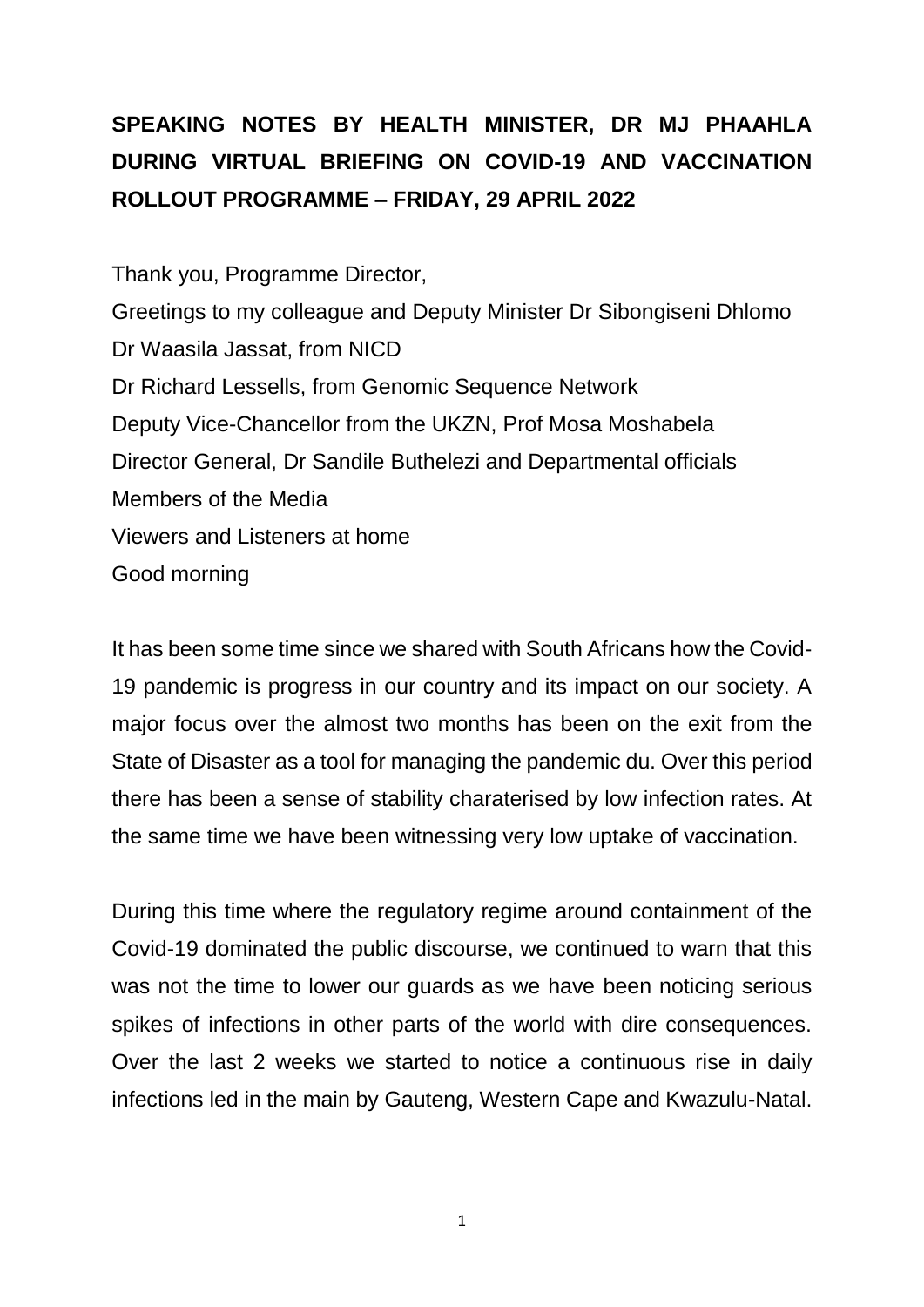The rise in daily infections took a sharper upstick as we got to the end of on the week ending Saturday, 23rd April, and has been sustained during the week starting on Monday 25<sup>th</sup> April reaching up to over 6000 on Wednesday 27<sup>th</sup> April, which are tests done on Tuesday 26<sup>th</sup> April. We witnessed a slight decline to just above 4000 on Thursday 28<sup>th</sup> April, but these are tests done on a public holiday,  $27<sup>th</sup>$  April. But positivity rate remains high at 17% with Gauteng and KzN above 20%.

We decided to wait a bit long to observe for more than seven days to see if the upward trend is sustained and the answer is yes. Nationally, as of 25<sup>th</sup> April, there has been a 137% increase in new cases compared to 7 days earlier, which on the curve shows a steep rise. The new steep rise driven mainly by higher rates of infection in Gauteng, KzN and Western Cape – the three account for 85% of the cases in the last 7 days.

Yesterday and last 7 days the average breakdown is Gauteng 53%, KzN 23% and Western Cape 11% of all the cases. The rate at yesterday were Gauteng 23%, KzN 23%, Western Cape 16% and Northern Cape 18%. Active cases have risen from lows of 15 000 few weeks ago to 39 000 yesterday. The  $R -$  number = 1.56 on 21/4/2022, the highest incidence per 100 000 population is: Gauteng = 76

$$
KZn = 47.6
$$

$$
WC = 46.5
$$

So in terms of rapid rise of rates of infections there is no doubt. What remains stable even though with some change in hospital admissions including into ICU.

28/4 = 2027 total admission of 192 in ICU.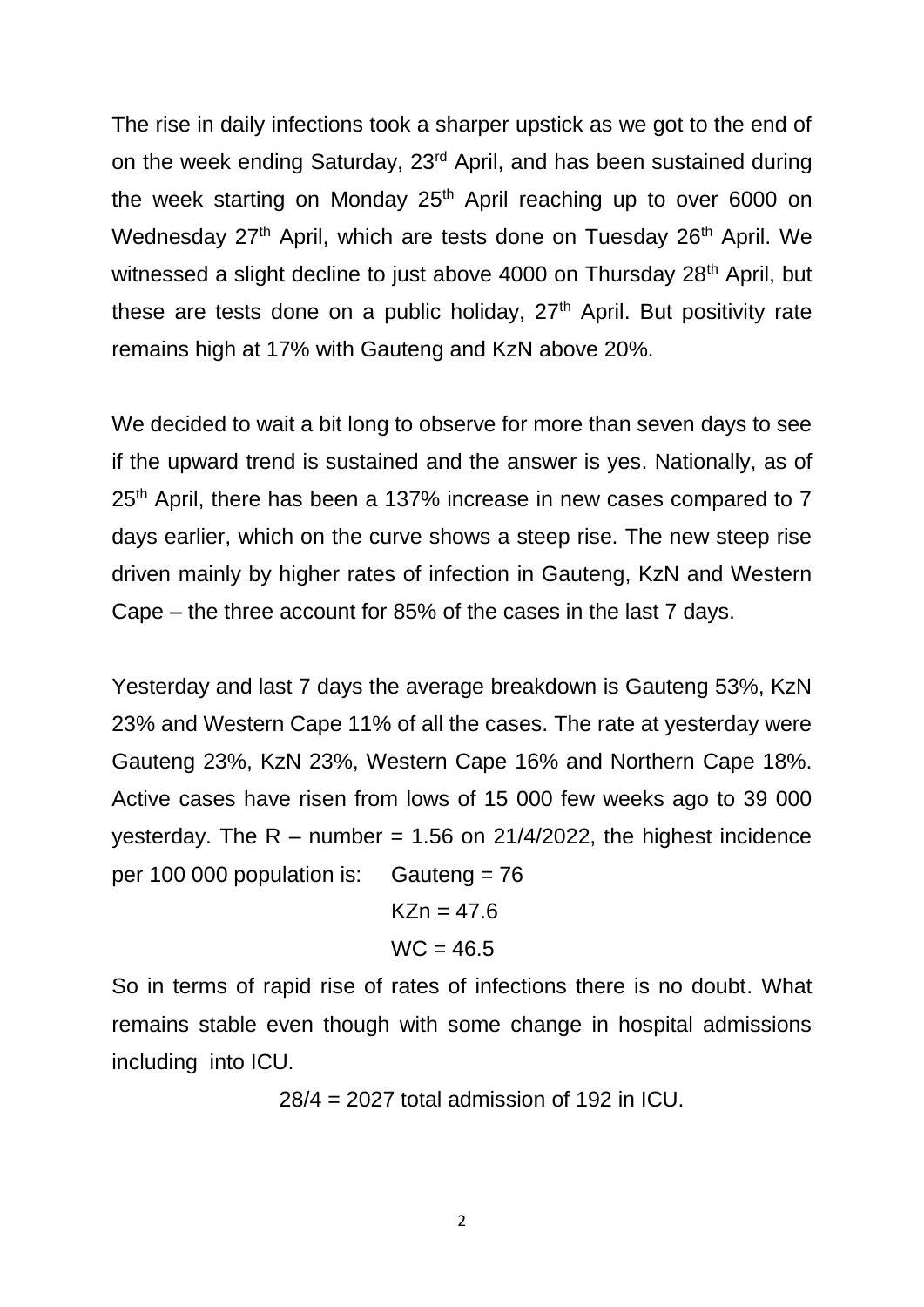In absolute numbers – this was admissions in week  $18 - 24$  April from 346 admissions previous week to 108 – but this far from threatening capacity. There was a rise in deaths but from a low base  $=$  from 51 previous 7 days to 150 in week 18 – 24 April. The question which is now top of our minds si whether we have entered the 5<sup>th</sup> Wave earlier than was expected. Prof Abdul Karim, in his weekly analysis published every Tuesday argues that from a technical definition of 75 cases/100 000 population daily – we have entered the 5<sup>th</sup> in most provinces. From another definition it is proposed that if we reach  $> 6$  237 cases per day on 7 days average =  $5<sup>th</sup>$  Wave. Either way, we went to 6372 cases on Wednesday, which means its possible that the 5<sup>th</sup> Wave will qualify in next four days.

What is still uncertain is that our scientists also tell us that a new wave will come through a new variant nicknamed Pi, which will need to be more transmissible and escape immunity. But at this stage what is confirmed to be dominant are sub-variants of Omicron called B.4 and B.5, which have changes to the original B.1 but not enough to be new variants of concern.

Whilst these are the scientific analysis which the NICD and Krisp colleagues, will say more about, what is clear is that we are still at great risk of Covid-19 – especially as we go into a long winter than normal where we spend more time indoors including in gatherings. Because of the lack of a clear driver of the spiking infections, there is also an analysis that because of the Easter weekend, which also coincided with Ramadan for Muslims and Passover for Jewish faith, the related gatherings may be the tricker.

The next 7 days until  $6<sup>th</sup>$  May will give a clearer picture as to where we are going i.e. whether the 5<sup>th</sup> Wave started earlier without distinct new variant